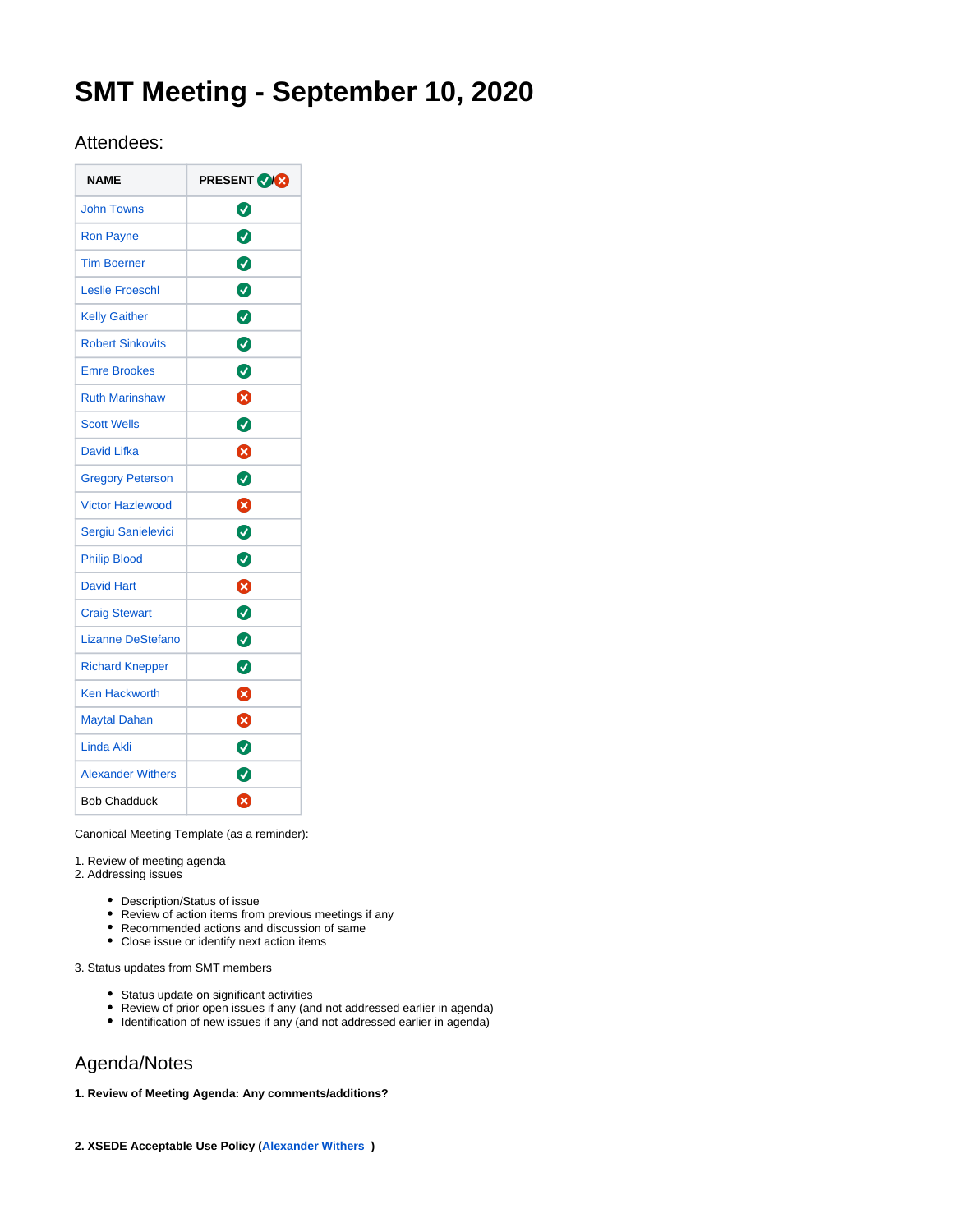#### Previously:

(9/10) Added to agenda.

# Discussion:

- Request by Bob S. to change some language. Have altered the AUP to fulfill those requests.
- Derek made some minor syntactical changes to reflect recent security events we have had with respect to XSEDE user accounts. Meaning of AUP was not changed.
- New AUP: <https://docs.google.com/document/d/118PZuyrVBldbtdE2LplLIV03rohZaaUAv8TMysjr5KE/edit?usp=sharing>
- Comparison between current and new AUP:<https://docs.google.com/document/d/1DVJtpvZPDACxzmOrBm0ynW4cawvFmnG7msIO3eMjtPM/edit>
- Has been reviewed by Ops management. Looking for wider review so we can move it forward. • Is there a reference to the code of conduct? Should there be?
	- AUP ensures you don't violate policies of machines themselves. Not sure code of conduct would need to be applied in that context? Don't just think of machines, but all services. If the AUP is only about access machines, then maybe not, but if about accessing XSEDE services in more broad sense, then code of conduct applies.
- Applies to intellectual property of users. More social than just machines.
- AUP tends to be broader than just machines.
- Good to have reference to code of conduct (on XSEDE website and user portal). <https://www.xsede.org/codeofconduct>
- Be reminded to also abide by Code of Conduct and insert link. #7 says you must abide by XSEDE policies. Do we have a link to all policies?
	- Good blanket statement, but would need to gather links to all policies. Having a page with all relevant policies in one place would be ideal.
		- Have a place to put policies on the wiki. Placeholder for all policies at [Policies & Processes](https://confluence.xsede.org/pages/viewpage.action?pageId=1671610). Would be better to have a page on xsede.org /policies. Or use bit.ly or tiny url.
			- Confluence offers a shortened url under page info:<https://confluence.xsede.org/x/uoEZ>

#### Decisions:

- SMT to review doc and send any changes to Alex/Greg.
- They will make changes mentioned above and any others and bring back an update

# **3. XSEDE2 Reporting [\(Leslie Froeschl\)](https://confluence.xsede.org/display/~lfroesch)**

# Previously:

- Previous discussion archived: [SMT Meeting April 9, 2020](https://confluence.xsede.org/display/XT/SMT+Meeting+-+April+9%2C+2020)
- (4/23) RY4 annual reporting will begin on May 1.
	- Tuesday 5/5/2020: L3 text due to PMs; PMs give L3 text to L2s
		- Thursday 5/7/2020: All L2 text (including L3 text) due to PMs
	- Supplement doc
		- Holly working on prelim budget (should have it tomorrow)
			- Can repurpose unspent funds for year 6 (e.g., participant support funds)
			- Need to project funds we can't spend due to COVID-19 crisis
		- Should have draft to John early next week for his review.
		- All subaward partners so far have indicated interest in participating an additional year.
- (5/7) All text due to your PM TODAY for the annual report. Please get your inputs in today to keep us on schedule!
- (5/21) Supplement request was submitted on Tuesday. Annual report was submitted late yesterday (on time). Thank you to all for your efforts! We won't need to worry about reporting again until August.
- (6/18) Enjoy the break from reporting. We'll be back at it with IPR12 beginning Aug 1.
	- Panel report should be received next week.
- (7/16) Thanks to everyone for your work on the response to the panel report. John submitted our response yesterday. Recommendations have been created based on the items mentioned in the report. Appropriate folks were assigned those recommendations. Please be sure to go in and address them promptly.
	- The next reporting cycle begins in two short weeks on Aug. 1. Your area PM will be in touch about collecting all of the inputs for your area. L3 text will be due Tuesday, August 4. L2 text will be due Thursday, Aug. 6. Please be prompt and get your part done on time so we can keep on-track with our schedule!
	- Risk review is underway.
- $(8/13)$ 
	- IPR12 is underway and going well so far. Thank you to everyone for your efforts!
	- Reminder to all L2s to send Leslie any updates on COVID-19 related work to be included in the report by end of this week.
- (8/27)
- IPR12 submitted on time, accepted by NSF, and posted to IDEALS/the reporting wiki page. Enjoy the reporting break until November! (9/10) No update.

# Discussion:

#### Decisions:

# **4. XSEDE Sponsorship of Gateways 2020 Conference ([Leslie Froeschl](https://confluence.xsede.org/display/~lfroesch) )**

# Previously:

- (9/10) Added to agenda.
- XSEDE will be a silver level sponsor of the Gateways 2020 Conference: <https://sciencegateways.org/web/gateways2020>. This sponsorship includes:
	- Option to participate in two live, interactive sessions:
		- Poster Showcase (with your own "booth")
		- Learning Labs (on Tues., Weds., and Thurs.):<https://sciencegateways.org/web/gateways2020/learninglabs>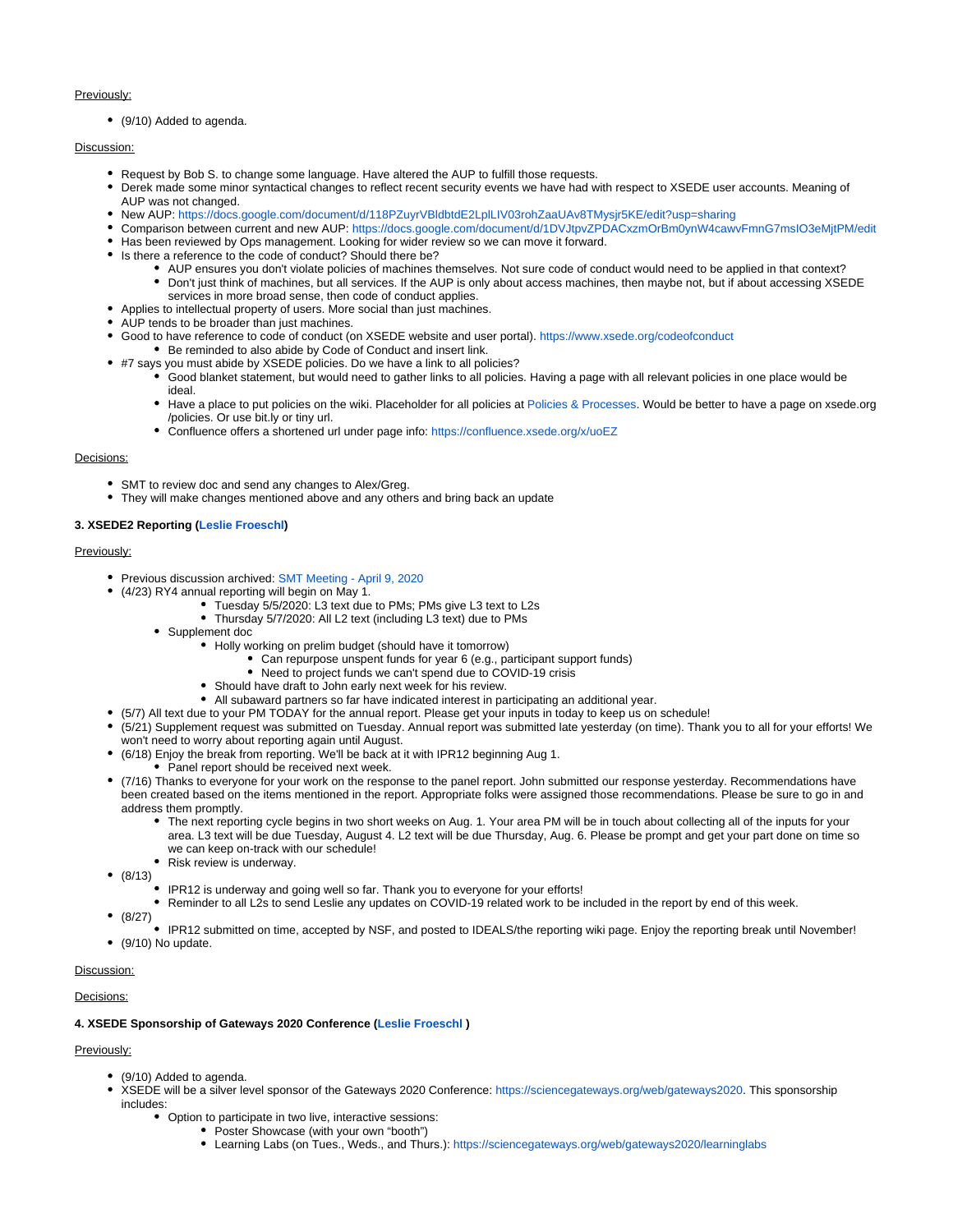#### • 5 complimentary registrations

• Interest in presenting? Interest in attending?

#### Discussion:

- Bob already registered. See if we can cover his.
- Bob/Phil to check with Gateways group re. possibly doing a learning lab.
- If no takers, could offer to students. Linda will check with Rosie to see if there is interest.

#### Decisions:

# **5. Update on terminology task force [\(Linda Akli](https://confluence.xsede.org/display/~lakli) )**

#### Previously:

- (6/18) Added to agenda.
	- Received multiple complaints about offensive language used in XSEDE bootcamp/parallel MPI. Linda talked to John Urbanic, Susan Mehringer, and Ken Hackworth. Have done a good job promoting code of conduct. They use wording/terminology that refers to "master slave." 2 people sent emails about how offensive this was. That terminology is not controlled by us. There are alternative terms out there, but Open MPI has not done so. They are working on this, however. Don't want to guide people to use non-offensive terms if that creates problems coding.
	- Recommendation: slide for trainers. Code of conduct acknowledges that there are offensive, but this is not controlled by XSEDE but by outside entities. That will help trainers as they are uncomfortable as they don't endorse the terminology. Allows participants to know XSEDE does not condone. Talked about how me might influence developers of Open MP, MPI (friends on steering committee), GIT, spark, tensorflow
	- John: Language is used to describe programming model. Language used in official standard for MPI. MPI standards body has recognized this is a problem and is working to rectify it. Expectation of vote on change to standard at SC20. Proposed language is "manager worker." Didn't realize Open MP has similar issue. Linda to ask training team to dig deeper to find a contact with Open MP. [Joh](https://confluence.xsede.org/display/~jtowns) [n Towns](https://confluence.xsede.org/display/~jtowns)will send communication to Open MP organization (CEO, chair of language committee) to address this issue of use of "master" in their documentation.
	- Linda could not find anything on ACM site regarding this, which was a surprise. [Linda Akli](https://confluence.xsede.org/display/~lakli) to reach out to John West at TACC (ACM diversity chair) to ask about this.
	- [Linda Akli](https://confluence.xsede.org/display/~lakli) to forward complaints to John.
	- John: Appoint task force to review all online content/documentation including wiki to look for such offensive terms. CEE will take the lead in pulling this together. [Maytal Dahan](https://confluence.xsede.org/display/~maytal)[Linda Akli](https://confluence.xsede.org/display/~lakli)
- (7/16) Susan Lindsey & Susan Mehringer co-leading. All areas of XSEDE except Ops & XCI have representation on committee. Great participation so far.
	- Lizanne to assign an eval person to participate
	- Get list of terminology
	- Workplan, schedule set up.
	- Web pages, training materials in the mix.
	- Tools: do we need PIF for ECSS staff to provide some AI for the process.
	- Potential guidelines going out to make sure we don't collect new materials that might be considered offensive.
	- If anyone can participate in hunting for offensive terms, or if your org has any lists, please reach out to the team.
	- Google folder set up for documents etc.
	- Believe we may be in the lead on doing this work in the community. ACM has addressed some parts with facial recognition, AI, but not this issue in particular. ACM diversity/inclusivity council was going to look into this as well. Will be difficult for them due to extensive ACM library.
	- NCSA has done some work generating a list of terms & alternative language. John will share this list.
	- Need to include why a term is offensive and what an alternate could be. Context is very important.
- $(8/13)$ 
	- The group met Monday. Found some industry lists with terminology of concern. If you run across any concerning words, please inform a member of the task force.
	- John to send Linda a list from NCSA.
- (8/27) Session at Quarterly meeting next week for the committee to discuss their work.

#### Discussion:

- Good presentation at quarterly meeting (see notes at [20200901-Terminology Review Task Force: Describe goals and plans for newly-formed](https://confluence.xsede.org/display/XT/20200901-Terminology+Review+Task+Force%3A+Describe+goals+and+plans+for+newly-formed+Task+Force%2C+request+input)  [Task Force, request input](https://confluence.xsede.org/display/XT/20200901-Terminology+Review+Task+Force%3A+Describe+goals+and+plans+for+newly-formed+Task+Force%2C+request+input))
- Received a code of conduct complaint about the use of the word American (context issue w. XSEDE resources freely available to people at US institutions). Not American (South American, North American, etc.). They may have heard the word American when US was stated. Based from a presentation at a monthly workshop. Ken Hackworth is managing the issue. Have a recording of the session we can listen to that to confirm.
- Craig:

If anyone wants info on how we set up our anonymous suggestion box.... Claudia costa. [clcosta@iu.edu](mailto:clcosta@iu.edu). And tell her I sent you..

#### Decisions:

#### **6. Interconnections Diagrams ([Tim Boerner](https://confluence.xsede.org/display/~tboerner) )**

# Previously:

(8/13) Added to agenda.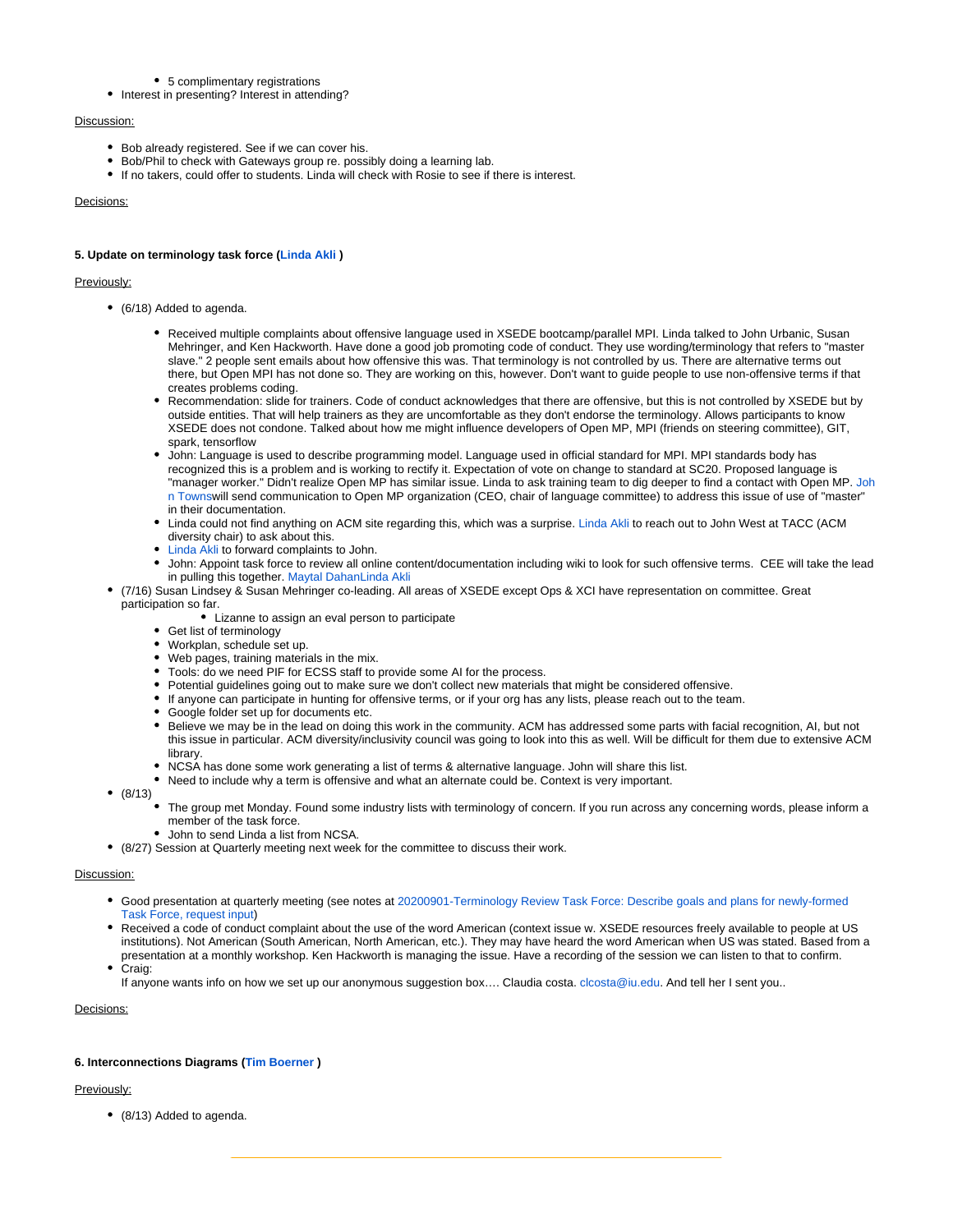

- connection between scientific impact, workforce development, and contributions made by the XSEDE 2.0 project
- Interconnections diagrams could help address this. Need to get diagrams to a place that they work together.
- Will pull together L2s to discuss.
- Would be useful as part of big picture/XSEDE overview presentations. Would also be helpful as we respond to future solicitations.

# Discussion:

- Notes from Quarterly Meeting discussion can be found at [20200901-XSEDE Interconnection Diagrams](https://confluence.xsede.org/display/XT/20200901-XSEDE+Interconnection+Diagrams).
- No update since then. Working towards next steps

#### Decisions:

#### **Around the call up**

#### Follow this basic outline:

- Status update on significant activities
- Review of prior open issues if any (and not addressed earlier in agenda)
- Identification of new issues if any (and not addressed earlier in agenda)
- $\bullet$  Identification of recent improvements implemented

#### Updates from SMT members:

- PI (John/Ron) -
	- Met with Bob today. No big issues.
	- Need to coordinate on letter to staff re. pandemic concerns.
		- Eval team to run mini survey: Eval meets tomorrow, will run language by John, will launch Monday as micro-survey. Need at least one week.
		- $\bullet$ Bob to join the all-hands call.
		- Leslie to get some potential times in late Sept/early Oct for all-hands
- $•$  Tim
- No update
- CEE (Kelly)
	- Thank you to ER team for help designing XSEDE virtual booth for Tapia conference. Virtual conferences are a new way of doing things. XSEDE upped sponsorship of Tapia conference. Several institutions advertising jobs in our booth. Each will have reps in the booth as well as BP team. Excited to see how offering jobs, EMPOWER internships, etc. will increase activity.
		- Will be interested to hear how it works, what the platform is like, etc.
- ECSS (Bob S/Phil/Sergiu) -
- **Great all-hands meeting recently.**
- XCI (Dave L/Craig)
	- Continuing to talk about software repository and ways to make it seem more welcoming to potential users.
	- Craig will be introducing Tabitha to new SP reps from NCS.
	- Good feedback from ROI talk at quarterly meeting
	- CRI has changed footing to virtual site visits. Through 3 of virtual visits. Repositioning activities to be remote. Some papers coming out at fall conferences that will detail some of this work.
		- Linda is interested in advertising this as a way to keep people connected with us during pandemic, esp MSI community. Linda to reach out for info & to coordinate.
- Ops (Greg/Victor) -
- SP Coordinator (Tabitha) has jumped in head first, contacting new SPs about integration process etc.
- RAS (Dave H/Ken/Nathan)
	- Dave has been updating allocations policy doc. Cleaned up a number of things that needed cleaned up. Should soon see a new version of that doc.
- Program Office (Ron/Leslie) -
	- Reminder: Enter Publications in XUP and documents in IDEALS
	- Reminder: Reference collaborations in tracking worksheet: [https://docs.google.com/spreadsheets/d/19YRAPeAForh5I9Xvhj8nKjROe3-](https://docs.google.com/spreadsheets/d/19YRAPeAForh5I9Xvhj8nKjROe3-JN7a1caLYbNamPaw) [JN7a1caLYbNamPaw](https://docs.google.com/spreadsheets/d/19YRAPeAForh5I9Xvhj8nKjROe3-JN7a1caLYbNamPaw)
	- Reminder: Address recommendations (Jira)
	- October XAB call has been moved to Friday, Oct. 30 11am-3pm ET. Agenda to include:
		- Program updates from John
		- Climate study report from Lizanne/SP&E
		- ~30 min update from each L2 area with updates on PY10 updates
	- XAB member rotation
	- PY11 budget planning dates
		- After Oct. 1
			- Intent is to look at full estimated need for PY11, where we stand at end of PY9, forecast for PY10. Need initial conversations on activities we want to continue, state of project overall financially, dive down into granular info re. moving funds between subs and/or WBS areas. Like to start early and take it in steps.
			- Submitted PY11 budget to NSF in supplement proposal (step 1), now need to redistribute funds to make all subs whole for PY11 (step 2).
				- Timeline to complete step 2: PY11 funding amendments go out in July 2021, so need to have this all finalized by then.